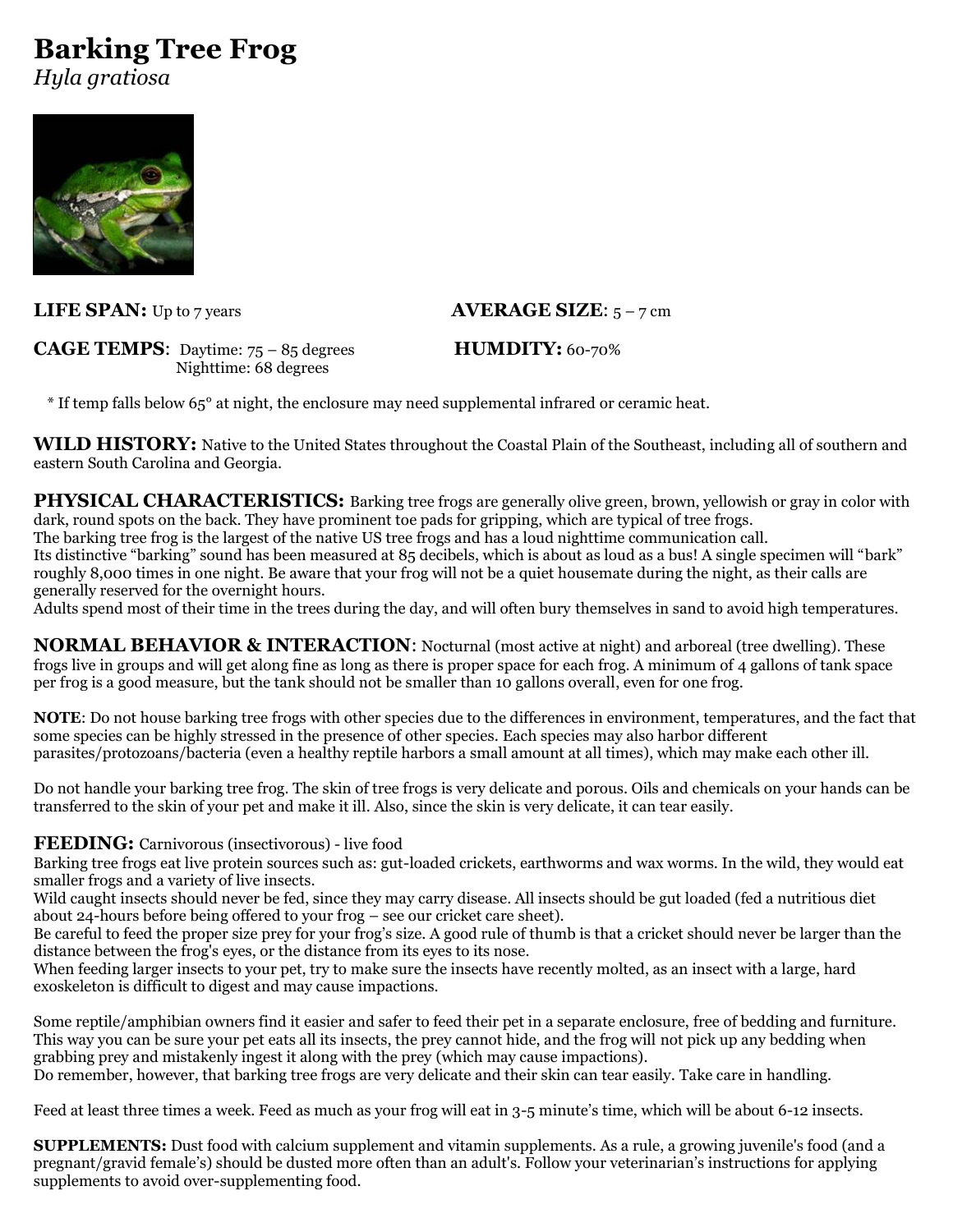Our veterinarian recommends dusting insects with a good quality calcium supplement fortified with vitamin D3, 2-3 times a week. (Avoid using a calcium supplement with added phosphorous, unless specifically directed by your veterinarian, since this can promote kidney disease.)

Always consult your veterinarian for specific directions on supplementing your pet's food, since there are many variables that go into determining the best supplementation regimen for each animal.

**WATER:** All water given to amphibians for bathing, swimming or drinking, as well as water used for misting must be 100% free of chlorine and heavy metals. (Not all home water filtration systems remove 100% of the chlorine and heavy metals from tap water). We recommend that you use unflavored bottled drinking water or bottled natural spring water; never untreated tap water. If tap water is used, you should treat it with a de-chlorinating treatment (available in the fish department). If you do not want to chemically de-chlorinate the water, you can leave an open container of tap water out for at least 24 hours. The chlorine will naturally dissipate. Do not use distilled water, which can cause severe medical problems, since it lacks minerals that are essential to important body functions. Change the water in your frog's enclosure every one to two days. A daily misting or two with chlorine-free water will also be appreciated. However, care should be taken not to allow the enclosure to become damp. Also, do not mist less than two hours before turning the heat lamps off for the day, as the droplets may not have time to dry and may contribute to respiratory disease.

**SHEDDING:** Frogs do shed their skin. Your frog may crunch his body up into an uncomfortable- looking crouching position. He will puff his body up to try to loosen the skin, then he will convulse as if he is coughing. As the skin is shed, he will eat it. It has many good nutrients, and your frog knows it.

If the tank humidity is low, your frog may not shed properly (see "Water" above.

If your frog still has a hard time getting the shed completely off its toes, tail or head and if the retained shed is severe and cannot be removed easily, see your exotic veterinarian. It is best not to handle the frog yourself to try to remove the shed, as the skin is thin and can tear easily.

Remember to wash your hands thoroughly before and after handling your frog.

### **RECOMMENDED SUPPLIES:**

| UVB fluorescent bulb & housing                              |
|-------------------------------------------------------------|
|                                                             |
| Temperature / humidity gauge – do not stick to side of tank |
| Coconut fiber substrate, moistened                          |
| Reptile heat pad                                            |
| De-chlorinator                                              |
| Sturdy climbing branches                                    |
| Barking tree frog book                                      |
|                                                             |

**HOUSING & ENVIRONMENT:** Your frog(s) need a warm, humid environment in their enclosure. A twenty-gallon high glass tank (for two frogs) with a metal mesh cover will work fine.

If you lose too much humidity through the metal mesh cover, you can tape plastic sheeting (thick plastic bag, preferably translucent) over part of the mesh. However, be sure NOT to block the UVB light with the plastic, as it will filter out all the important rays before they reach you pet(s). Also, be sure that any hot lights do not come in contact with the plastic, or sit too closely to the plastic.

There are several ways to set up a barking tree frog enclosure. Some people prefer to create a primarily aquatic environment, with a bit of land area. Others create a more terrestrial tank with a bit of water area. From our experience, the frogs prefer to be more on land (in "trees") than in deep water, so for our purposes, we will diagram a primarily terrestrial enclosure.

**ENCLOSURE SIZE:** A minimum of 4 gallons of tank space per frog, although a minimum of 20 gallons High is recommended. Remember that barking tree frogs are TREE frogs; they are arboreal; so a tank that supplies more height than width is always a better choice, such as a 20 High or 40 High.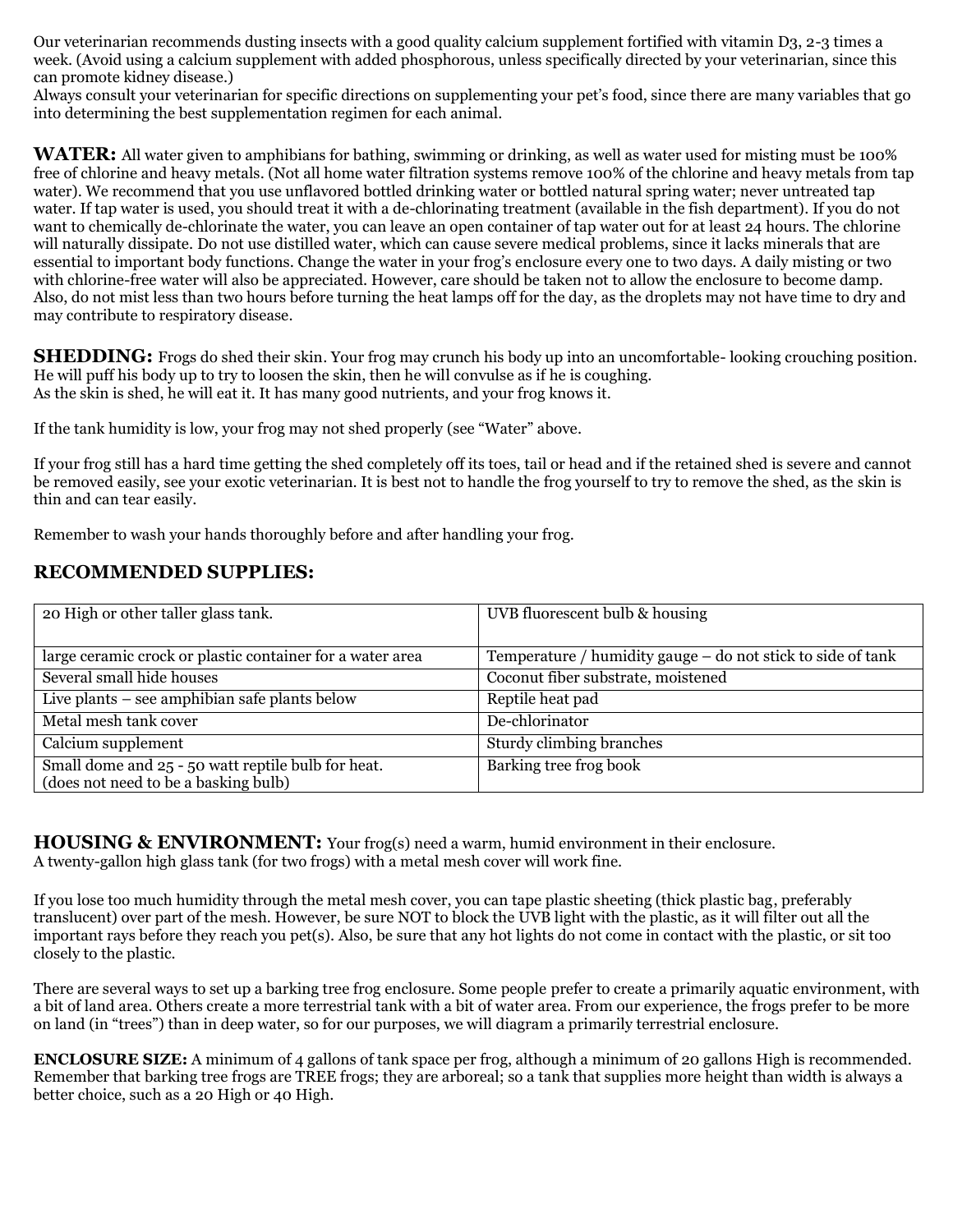**HEAT PAD:** Reptile heat pads can be adhered directly onto the underside of the glass bottom of the tank. Stick it directly on the glass on one of the very far ends of the tank (opposite the water dish). For safety reasons, make sure to attach the rubber feet (contained in the box) at all four corners of the underside of the tank. This will allow air to circulate underneath the tank and prevent the heat from being trapped under the tank. Leave the heat pad ON 24 hours a day.

Heat pads specifically manufactured for reptiles are safe to leave on 24 hours a day (which should be done for these enclosures). DO NOT use reptile heat rocks. They heat unevenly and have caused severe thermal burns in reptiles. A human-grade heat pad may be used on the low to medium setting. Do be sure to allow for proper ventilation for safety reasons. \*\*\*Be sure to purchase a heat pad without automatic shut-off, which are still available.

\*\*\* Although your frog will most likely NOT spend much time on the floor of the enclosure, the heat pad will help contribute to the overall humidity and ambient temperature of the enclosure.

**HEAT LAMP:** Place the heat dome with the heat bulb on top of the cage directly on top of the metal mesh cover of the tank. The heat lamp should be turned on in the morning, and off at night. (See "Day/Night Light Cycles" below.

Follow directions carefully with all products – READ THE INSTRUCTION SHEET!!

Always choose fixtures with ceramic sockets and be careful to choose the socket that is properly rated for the wattage bulb that you will be using. Do not place the fixtures by dry wood or flammable fabrics.

All heaters should be placed out of the reach of children and all pets – including cats and dogs.

Be very careful to make sure that your caged pet cannot reach and touch the heating device in its own cage. A thermal burn to the face or body can be painful and life threatening.

**UVB LIGHT:** Exposure to UVB (ultraviolet B) light is critical in allowing an animal to synthesize vitamin D3 in their skin and metabolize calcium in their body.

If an animal is not exposed to an adequate level of UVB light, it will gradually develop physical problems from the result of mineral deficiencies such as low blood calcium (hypocalcaemia), soft eggs (females), stunted growth and metabolic bone disorder, which can be fatal if left untreated. In addition, recent studies have linked sub-optimal vitamin D levels with poor immune system function.

All day-active (diurnal) indoor reptiles, amphibians, birds and hermit crabs should be allowed self-selected exposure to UVB lighting for up to 8-12 hours a day. This means they should be able to bask in the light but also get away if desired, much as they might in the wild. Many twilight-active (crepuscular) and night-active (nocturnal) species do get some exposure to the sun and may also benefit from low levels of UVB, which helps regulate their photoperiod and vitamin D levels as well.

Please see our additional "UVB Lighting for Companion Birds and Reptiles" for specific instructions for your particular pet and the UVB bulb that we recommend for him or her.

**HIDING PLACES:** Barking tree frogs appreciate hiding places within their enclosure. Small huts, crevices and planted areas will give your frog a place to hide when it is nervous or needs to escape light.

**SUBSTRATE FOR LAND AREA:** We recommend a loose coconut fiber substrate, available in the reptile department and made by several companies. It is made from the husks of coconuts. This substrate is ideal for your frog, as it will help hold humidity in, allow the frog to burrow and is also a perfect substrate for plants. Keep the substrate slightly damp, but not watery. Plant your live plants right into the substrate.

Small patches of reptile moss can also be dispersed along the surface of the substrate.

**WATER AREA:** About 40-50% of your frog's enclosure should be water. For the water area, you can use a heavy ceramic crock or a plastic container. Push the water container snuggly into the substrate. Arrange the substrate so it will not spill into the water container. The frog should be able to travel easily between the land and water areas. Barking tree frogs generally prefer to just sit in the water rather than swim, so be sure that you put a few smooth rocks in the water for the frog to sit on where he can be only half immersed in the water.

To keep your land area contained more neatly, you can use an aquarium divider (available in the fish department) designed for the size of the tank you are using. This will create a retaining wall for your substrate. Simply cut the divider down until it is roughly the same height as your water container. Again, smooth rocks and moss can be used to make the transition area easier to navigate. If a tank divider cannot be located, a firm piece of plastic can be used. Do not use wood, as the humidity in the tank will cause it to rot.

Using the water container makes it easy to lift the container out in order to clean it every one to two days.

#### **BRANCHES & PLANTS:** Branches must be included in the enclosure.

Sand blasted grape vine branches are available in the pet store; these serve as good sturdy climbing branches. Also available are reptile vines and plastic plants. Be careful of bringing in branches from outside, as they can house parasites.

Live plants can help increase the humidity in your frog enclosure. Be sure to include only amphibian safe plants such as pothos, aloe, philodendrons, spider plants, ficus, and dracenae. They can be planted directly into the enclosure substrate and lightly watered a few times a week.